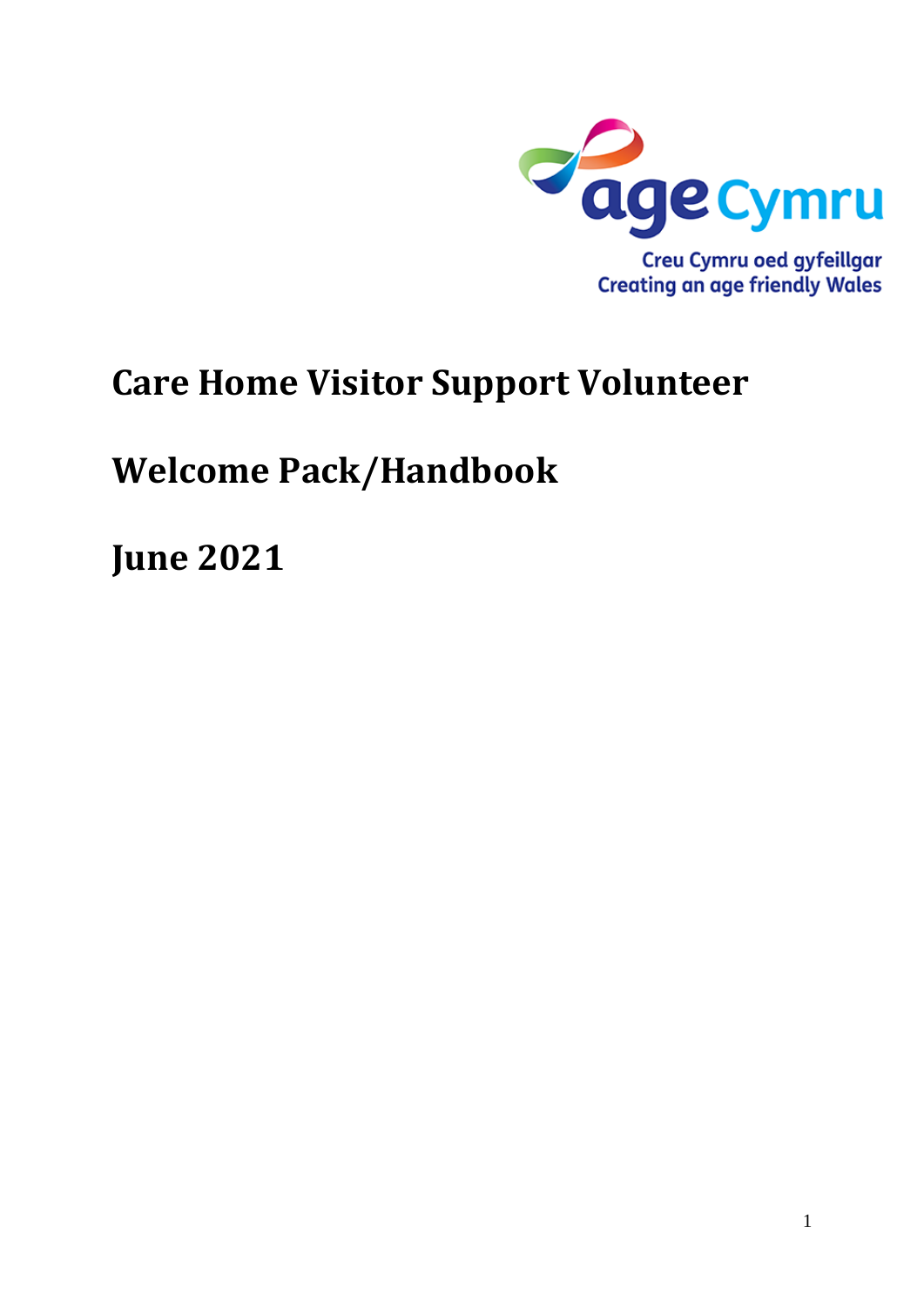| Contents | Page |
|----------|------|
|          |      |

| Welcome                               | 3                |
|---------------------------------------|------------------|
| <b>Age Friendly Goals</b>             | 4                |
| <b>Benefit of Volunteering</b>        | $\boldsymbol{4}$ |
| <b>Induction and Training</b>         | 5                |
| <b>Volunteer Profile</b>              | 6                |
| Being a good host                     | 7                |
| <b>Care Home Locations</b>            | 8                |
| When will you be needed?              | 9                |
| <b>Rules on PPE</b>                   | 10               |
| <b>Putting on and removing PPE</b>    | 11               |
| <b>Effective communication skills</b> | 12               |
| <b>Introduction to Dementia</b>       | $13 - 15$        |
| <b>Masks and communication issues</b> | 15               |
| <b>The Ducheme Smile</b>              | $15 - 16$        |
| <b>Covid Safety</b>                   | $17 - 18$        |
| <b>Safeguarding</b>                   | 18               |
| <b>Values and Behaviours</b>          | 18-19            |
| <b>Helpful websites</b>               | 20               |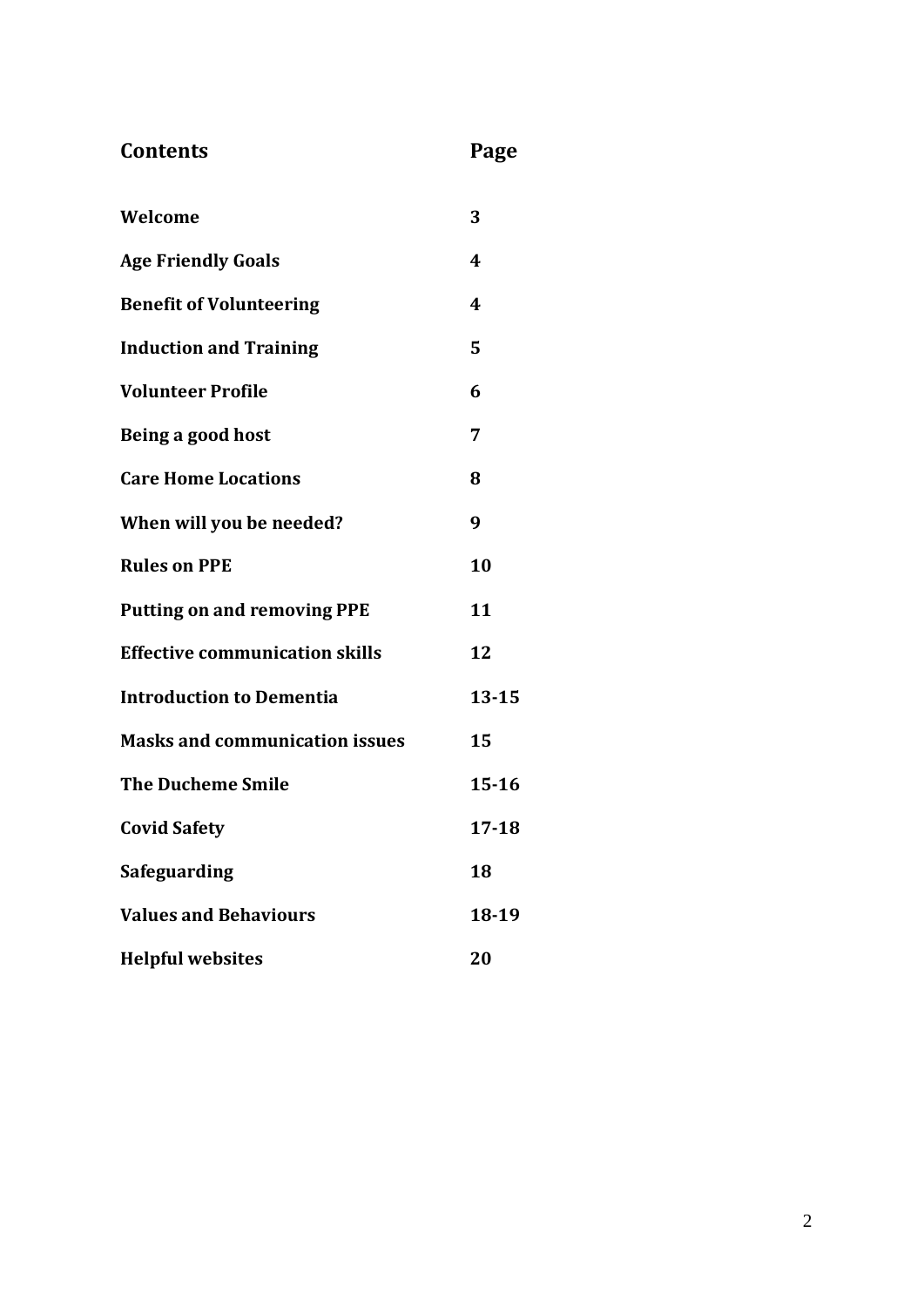# **Welcome**

Since March 2020, continuous and often stressful pressures on care home staff and time have been highlighted and heightened by COVID19. Understandable anxieties including the footfall from outside agencies and families and how to protect both residents and staff, have been a continual worry for care homes.

Maintaining and enabling contact between residents and their relatives and friends is vital for their wellbeing. The pandemic has highlighted human engagement as a truly essential aspect of good care and wellbeing, sadly missing during the first national lockdown and onwards. Families and residents have struggled to cope with the emotional strain of separation that has inevitably resulted.

With more than 1,000 care homes in Wales, a national approach was needed to help establish a safe care home volunteering framework that is supported by all stakeholders, delivers consistent high quality and records the positive impact on residents, relatives, staff – and you, our volunteers.

It is time-consuming and practically challenging for care homes to organise visits in a fair and effective way. Having available staff to manage socially-distanced family visiting or to support residents to connect via the telephone and the internet can be a challenge when care home staff have so many – and increased priorities and responsibilities.

**Your** volunteering will contribute to supporting care homes not only now, but in the longer term beyond COVID19 as well, for everyone's mutual benefit by:

- bringing new and different skills to complement those provided by the paid workforce
- providing career-related experience and personal fulfillment

We thank you for joining us and welcome you warmly. You'll have an important role to play in this exciting new Age Cymru Pilot Project, which provides a real opportunity to make a positive difference to care homes and the people who live, work in and visit them. **Without you** this pilot couldn't happen, and we look forward to gathering your feedback, which will be an essential part of the initiative.

If you require any further information, please contact:

Zoe Newland, Volunteer Support Officer [Carehomevolunteer@agecymru.org.uk](mailto:Carehomevolunteer@agecymru.org.uk) Suzy Webster, Care Home Network Manager [Suzy.webster@agecymru.org.uk](mailto:Suzy.webster@agecymru.org.uk) Sarah Reed, Dementia Specialist [Sarah.reed@manyhappyreturns.org](mailto:Sarah.reed@manyhappyreturns.org)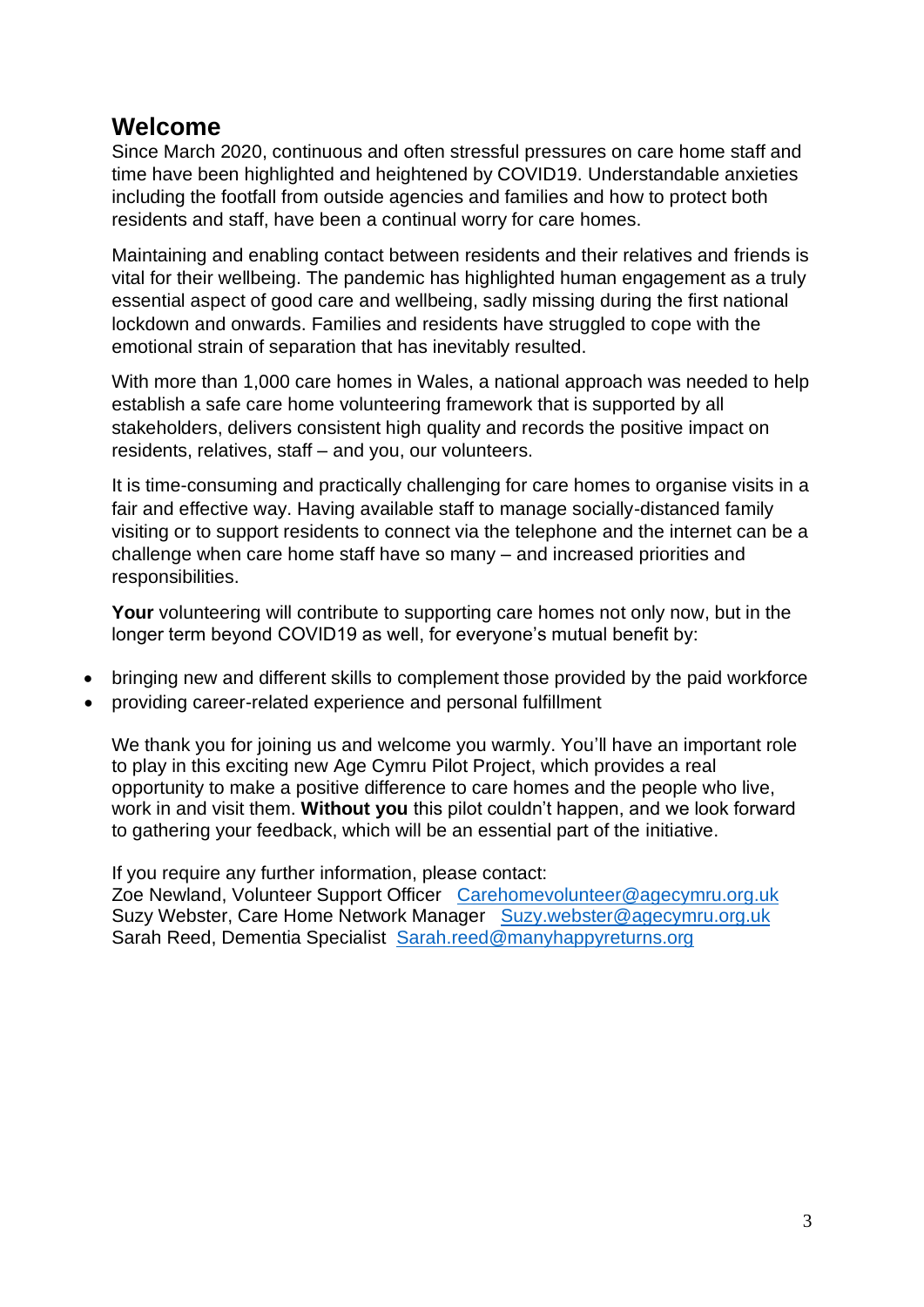# **Age Cymru's Goals**

The agenda for Age Cymru is broad, but to ensure we maximise the impact of our efforts we will be focussed. We have identified four goals to encompass the change we will drive to create an age friendly Wales.

#### **1. Rights and participation**

In an age friendly Wales we have the information and support we need to feel empowered to exercise our rights and to participate in all areas of society.

#### **2. Community**

We have meaningful and purposeful relationships; the transport we need to get out and about and we can live without environmental or social barriers preventing our inclusion.

#### **3. Well-being**

We have access to the care and support we need to for our wellbeing and to age as actively as we are able.

#### **4. Financial inclusion**

We have enough money to meet our needs and have a good quality of life.

Our strategy is to create the conditions where older people are able to live well by

**Influencing** – campaigning for the changes that are needed to improve the lives of older people.

**Informing**- strengthening our role as the place to go for people who need help as we provide accurate, trusted information and advice.

**Enabling** - creating the conditions for sustainable services, whether that is through working with our local partners to develop national approaches for service delivery, like I&A or raising funds for projects to be delivered.



To underpin our organisation and ensure we remain fit for purpose, we will also

Engage older people in their diversity to ensure we respond to the range of needs, wishes and experiences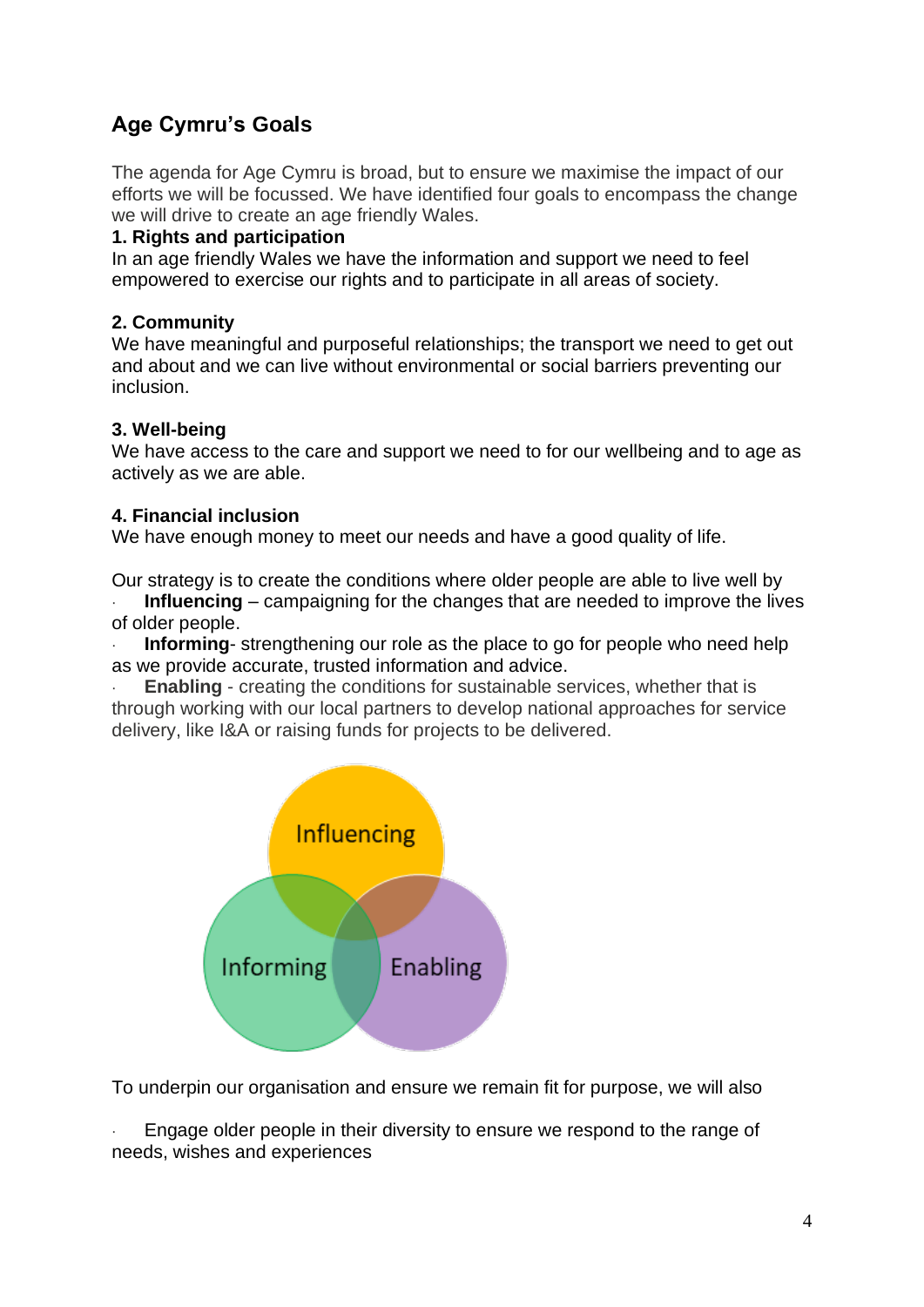Develop volunteering opportunities to provide opportunities for older people to participate and to help us deliver our ambition

Generate income to support us achieve our aspiration for an age friendly Wales.

## **Benefits of volunteering with Age Cymru**

As a volunteer with us, there will be a range of benefits you could benefit from. Your contribution will help to improve the quality of life of older people in Wales

- There will be the opportunity to both utilise your existing skills and to learn and develop new ones
- You'll gain valuable experience and develop skills that can help you prepare for paid work, increasing your knowledge and experience
- We'll support your learning and skills development through our volunteer training programme
- We'll be proactive in supporting you develop your skills and welcome your thoughts and suggestions on training that we can provide
- You're a part of our team at Age Cymru
- As a volunteer we'll introduce you to our network of volunteers, where you'll meet like-minded people, passionate about making a difference
- We'll arrange opportunities for our volunteers to have a catch up. During these restrictions we will find safe ways for you to do this
- We'll celebrate and share your achievements as a volunteer with us
- You'll earn time credits.

## **Time Credits**

Time Credits are run by Tempo, a charity that started in Wales in 2008 and now works across the UK.

Time Credits are a way of recognising the amazing things people do in their communities. Everyone's time is worth the same with Time Credits, and as well as spending them yourself you can take friends or family with you or give them some of your Time Credits to spend themselves. More details can be found by visiting [https://timecredits.com](https://timecredits.com/)

## **Volunteer induction and training**

We'll take you through a process to make sure you understand the role you're taking on and that you're completely comfortable with everything. By the time you receive this handbook we hope that you'll have already completed the application form, had an introductory interview with a member of the team and had the recruitment process explained to you.

We want this to be a positive experience for you and the people you'll be supporting, and we'll need to go through certain things with you including:

- We'll ask you to complete an enhanced Disclosure and Barring Service (DBS) check, at no cost to yourself. DBS Checks are a vital part of safeguarding for an organisation, and as this role involves working with vulnerable adults, it's an essential part of the volunteer recruitment process.
- We'll ask you to provide us with details of two referees.
- We'll explain the relevant Age Cymru policies and procedures including our Values and Behaviours (page 18-19) to you and ask you to ensure you always work to them.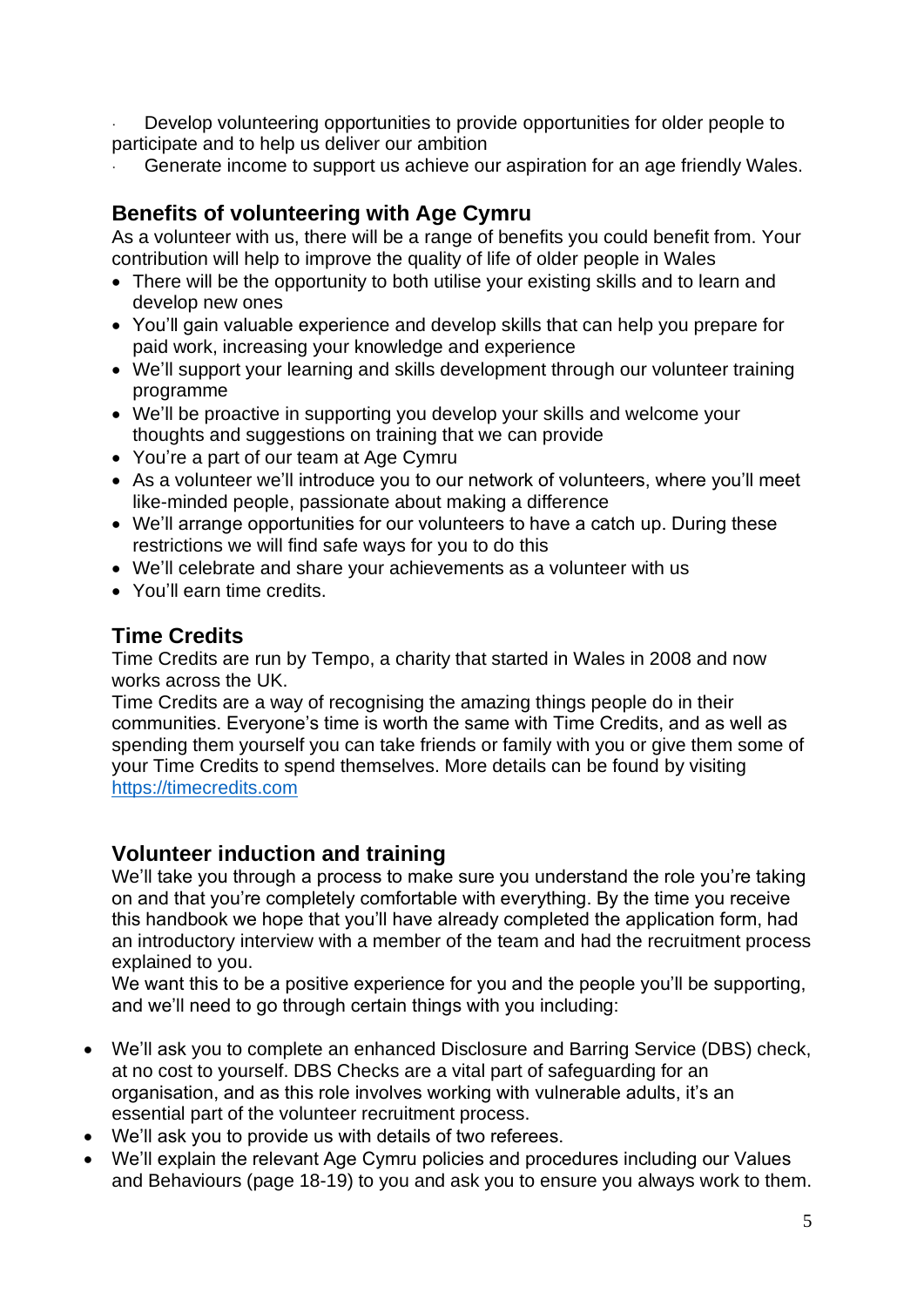- You'll be asked to complete our Volunteer Agreement.
- You'll receive relevant induction for your role and will be provided with on-going support.
- We'll introduce you to the Care Home and arrange for you to spend time getting to know their process for welcoming visitors.
- You'll receive ongoing support, supervision and regular feedback sessions throughout this pilot project.

#### **Documents you will receive from us:**

- Volunteer agreement to be signed and returned
- Volunteering policy
- Code of conduct
- Expenses Policy
- Personal details form to be filled in and returned
- Equality and diversity form to fill in and returned
- Expenses form to be filled in and returned at the end of each month

Forms should be returned to [carehomevolunteer@agecymru.org.uk](mailto:carehomevolunteer@agecymru.org.uk) or sent by post to Age Cymru, Ground Floor, Mariners House, Trident Court, East Moors Road, Cardiff, CF24 5TD.

## **Volunteer profile**

This role is suited to **anyone over 18 years old** who has an interest in the care of older people living in care settings. No prior knowledge is required, although it could be an advantage.

You are likely to be:

- gregarious, sociable, and care about older people living in care settings
- community-minded as an individual or from a corporate organisation
- working in the health and social care sector
- a charity trustee or committee member
- a family member or existing friend of the care home
- working with the public in the hospitality sector
- a student with an interest in older people
- available on a regular basis, at least weekly

## **Your role and what you will be doing:**

- Meeting and greeting family and other visitors as a representative of the home and its staff
- Hospitality, welcome and hosting
- Guiding visitors to cloakroom, toilet and refreshment facilities
- Wearing simple safety PPE. Training for this and safeguarding will be provided.
- Assisting with LFTs (Lateral Flow Tests) for visitors, where applicable
- Checking LFT results on NHS phone Apps, where applicable
- Filling in details of visiting guests for the Track and Trace log, where applicable
- Knowing where the garden, pod and/or visiting room is and how it works
- Guiding families through the home to the garden, pod or room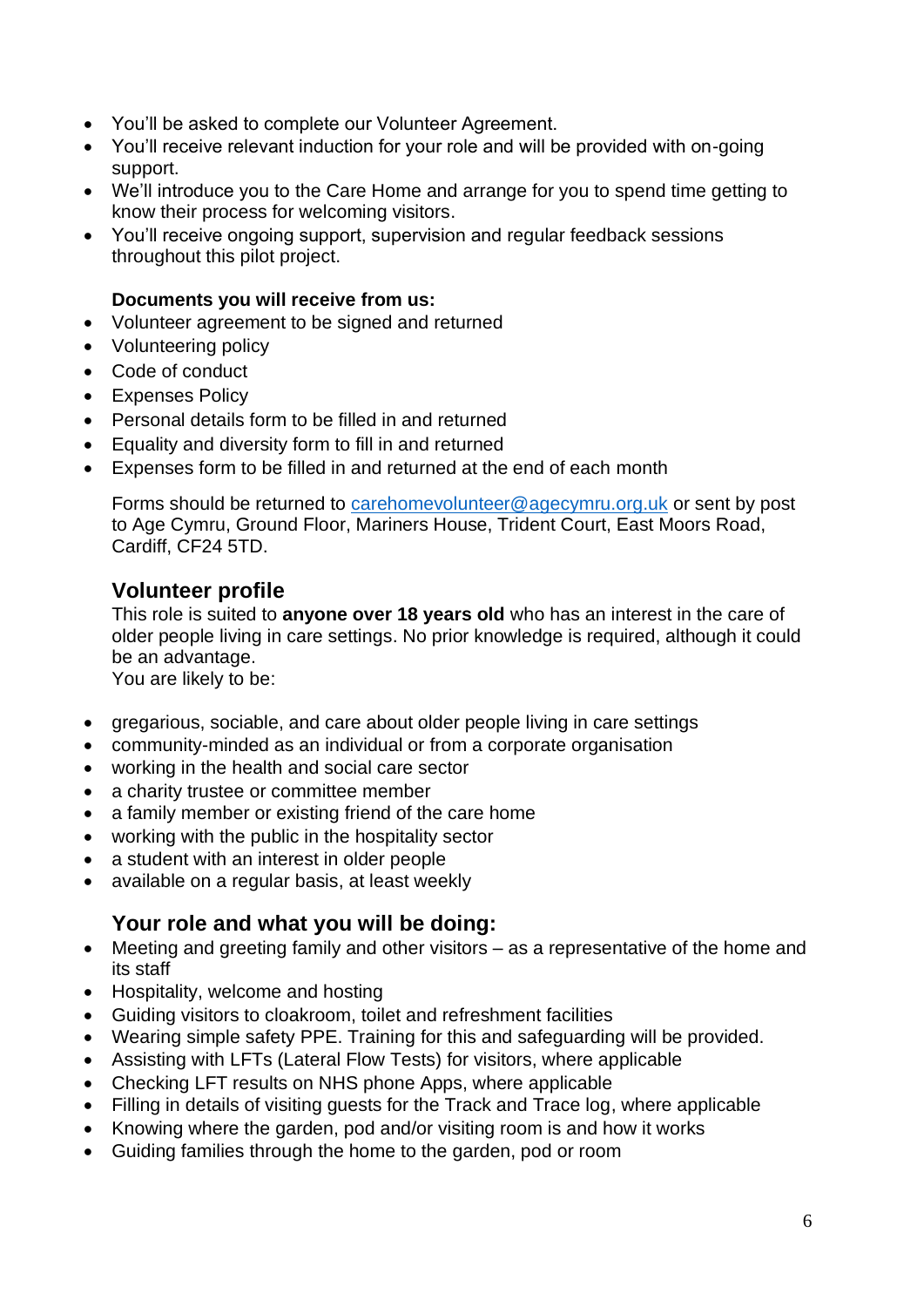- Logging information for the care home (family visitor names and addresses, resident's room number, time of visiting and activity, if any)
- Ending visits thanks and farewell
- Developing relationships with regular visitors
- Completing a simple record for each visit for reference

# **The skills that are needed for the role**

You will be personable, friendly, well organised, responsible and capable of representing a favourable welcome for the care home that they can feel proud of. The project offers opportunities to acquire and learn new social skills as well as developing your empathic and communication skills.

# **Being a good host at a care home**

- 1. Make a schedule and try to take responsibility for keeping yourself well-organised.
- 2. Make sure you know your way around the home visiting room/s, pod/s garden etc and cloakrooms / toilets / refreshments etc.
- 3. Try to be fluent in all the necessary information visitors might require.
- 4. Be aware of any parking issues to smooth the visitors' path.
- 5. Take ownership greet visitors warmly as though they are your own guests. Many will be regulars, so it helps to take some interest in them so that you can develop your relationship with them.
- 6. Where applicable, ensure that you take any information provided from the LFTs correctly.
- 7. Fill in any necessary paperwork neatly so that others can use it if necessary.
- 8. Remember you are wearing a mask, so smile broadly and speak slowly and clearly (see 'Communicating well when wearing a mask' on Page X).
- 9. Be aware of and sensitive to other things that might be going on at the home.
- 10.End the visit by asking the visitors about their visit and thanking them for coping with any COVID related issues and wish them well until the next time.

## **Top tip!**

Have an umbrella to hand, just in case it rains unexpectedly, so that you can escort them to their car!

## **Check-ins with the project leads**

We will check in with you regularly to hear about your progress and that of the initiative, the home, their visitors and the residents. This will be your opportunity to feedback to us and talk about your experiences. You feedback is an important tool to move this project forward.

## **Care Home Locations**

| Area    | <b>Care Home Address</b>                                   |
|---------|------------------------------------------------------------|
| Swansea | <b>Hengoed Park and Hengoed Court</b><br>Cefn Hengoed Road |
|         | Swansea                                                    |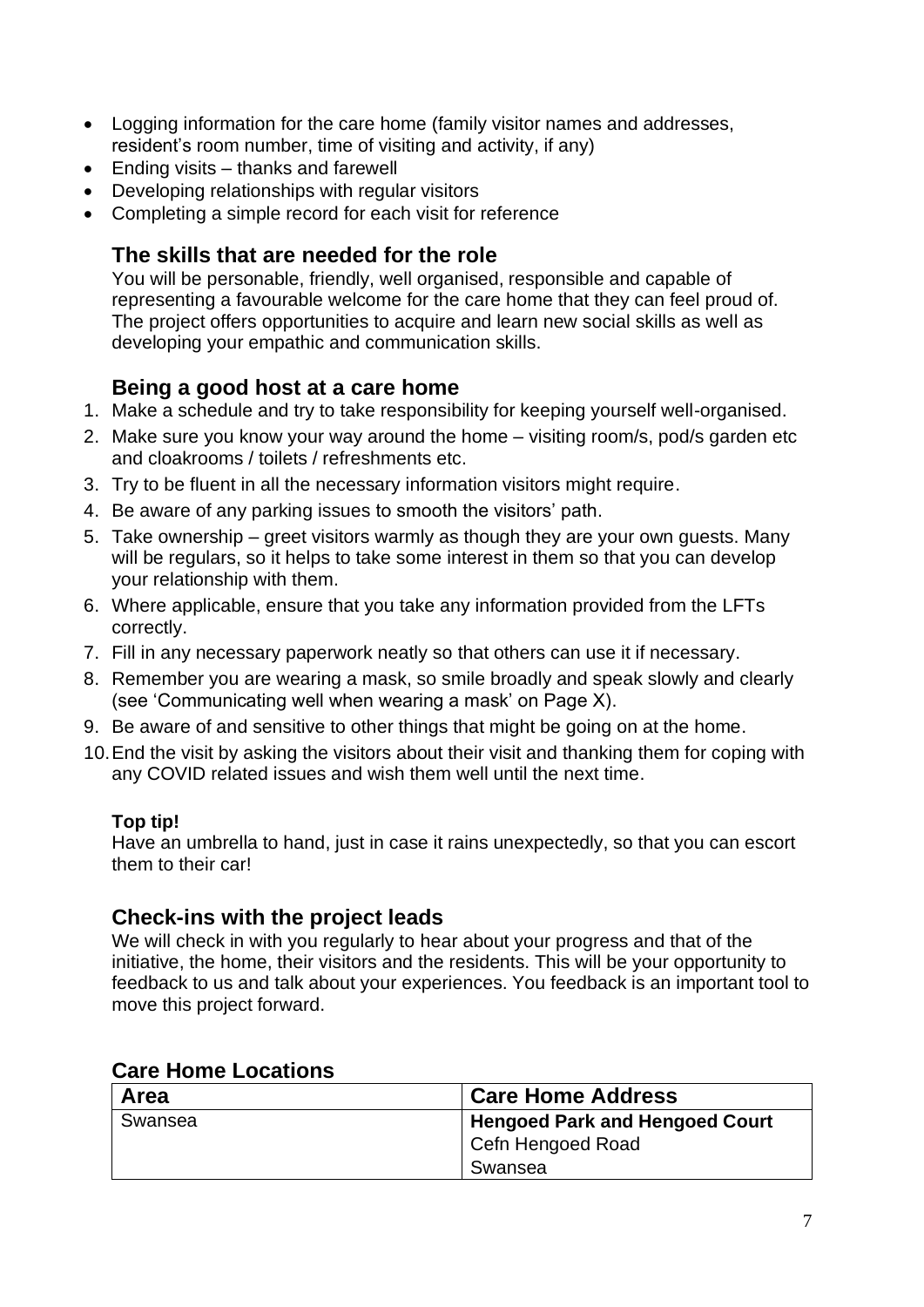|                    | SA1 7LQ                                    |
|--------------------|--------------------------------------------|
| Anglesey           | <b>Glan Rhos Nursing Home</b>              |
|                    | <b>Glan Rhos</b>                           |
|                    | <b>Brynsiencyn</b>                         |
|                    | Llanfairpwllgwngyll                        |
|                    | Isle of Anglesey                           |
|                    | <b>LL61 6TZ</b>                            |
| Aberdare           | <b>Ysguborwen Care Home</b>                |
|                    | Ysguborwen<br>Aberdare                     |
|                    | <b>RCT</b>                                 |
|                    | <b>CF44 0AX</b>                            |
| Newport            | <b>Capel Grange Care Home</b>              |
|                    | <b>Capel Crescent</b>                      |
|                    | Newport                                    |
|                    | Gwent                                      |
|                    | <b>NP20 2FG</b>                            |
| Powys              | <b>St. Nicholas House Ltd Care Home</b>    |
|                    | <b>Church Stoke</b>                        |
|                    | Montgomery                                 |
|                    | Powys                                      |
|                    | <b>SY15 6AF</b>                            |
| <b>Neath</b>       | <b>Plas Bryn Rhosyn Care Home</b>          |
|                    | <b>Heol Illtyd</b>                         |
|                    | <b>Neath</b>                               |
|                    | <b>Neath Port Talbot</b><br><b>SA107SE</b> |
| Cardiff            | <b>Llys Cyncoed</b>                        |
|                    | 127 Cyncoed Road                           |
|                    | Cardiff                                    |
|                    | <b>CF23 6AF</b>                            |
| <b>Port Talbot</b> | <b>Llys y Seren</b>                        |
|                    | Moor Road                                  |
|                    | Aberavon                                   |
|                    | <b>Port Talbot</b>                         |
|                    | <b>SA127BJ</b>                             |
|                    |                                            |
| Port Talbot        | <b>Ty Nant</b>                             |
|                    | <b>Tynant Lane</b>                         |
|                    | Cymmer                                     |
|                    | Port Talbot                                |
|                    | <b>SA13 3NR</b>                            |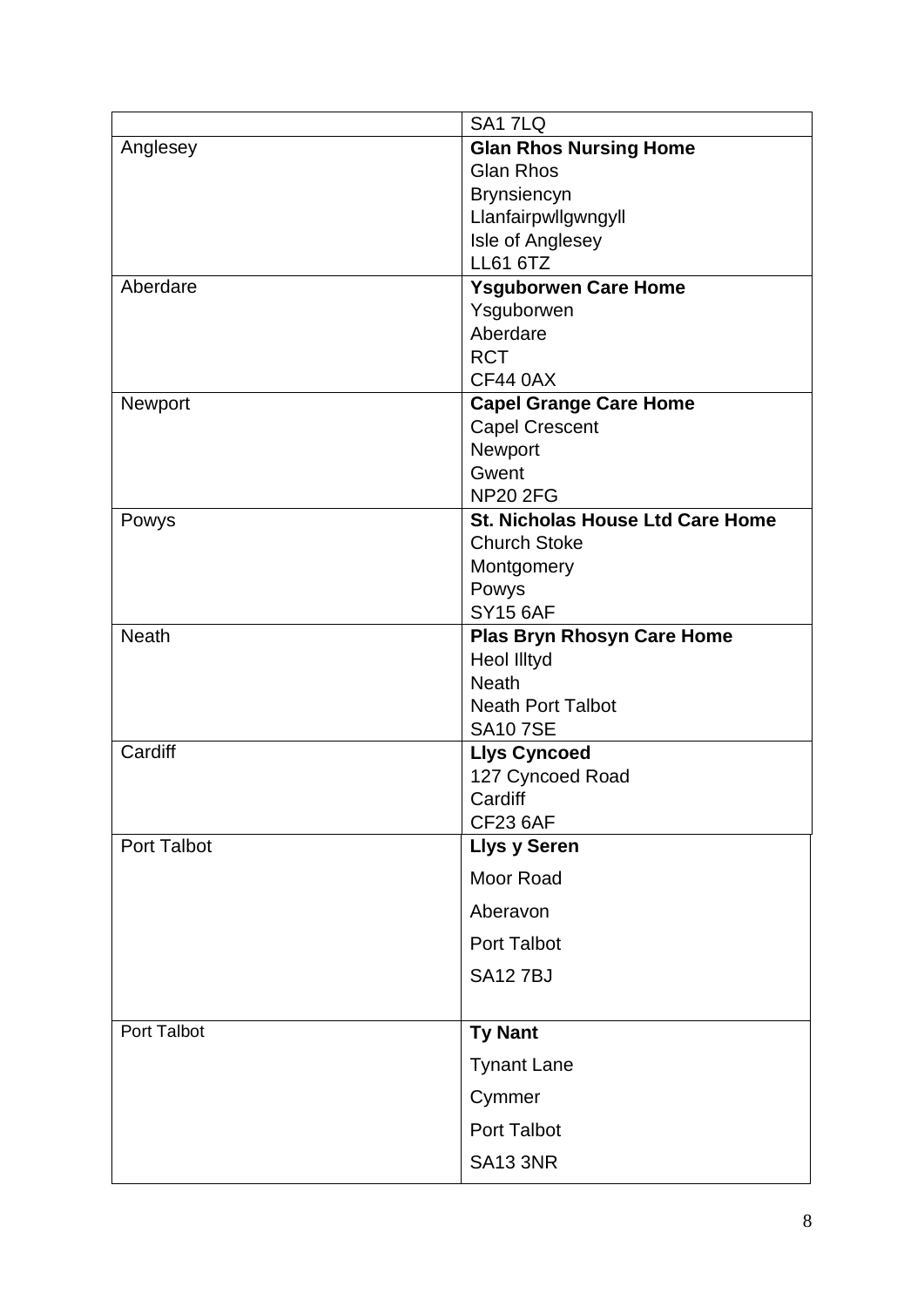# **When you will be needed**

|                 | The following information will be agreed by you and the care home |
|-----------------|-------------------------------------------------------------------|
| Your name       |                                                                   |
| Home name       |                                                                   |
| Start date      |                                                                   |
| Regularity      |                                                                   |
| Visiting days   |                                                                   |
| <b>Dates</b>    |                                                                   |
| Time commitment |                                                                   |
| expected        |                                                                   |

The following information will be agreed by you and the care home

# **How will visits be logged?**

|           | Date | Resident's  | Relationship   Time of |       | Duration |
|-----------|------|-------------|------------------------|-------|----------|
|           |      | room number |                        | visit |          |
| Visitor 1 |      |             |                        |       |          |
| Visitor 2 |      |             |                        |       |          |
| Visitor 3 |      |             |                        |       |          |
| Visitor 4 |      |             |                        |       |          |
| Visitor 5 |      |             |                        |       |          |

The hours you volunteer will be logged on your expenses form and a record of sessions attended will be kept on file. These details will be used for your Tempo Time Credit account.

Once you have been introduced to the Care Home staff and are ready to start your role, Zoe will email you the tempo time credit link to register your account and start earning rewards for volunteering your valuable time.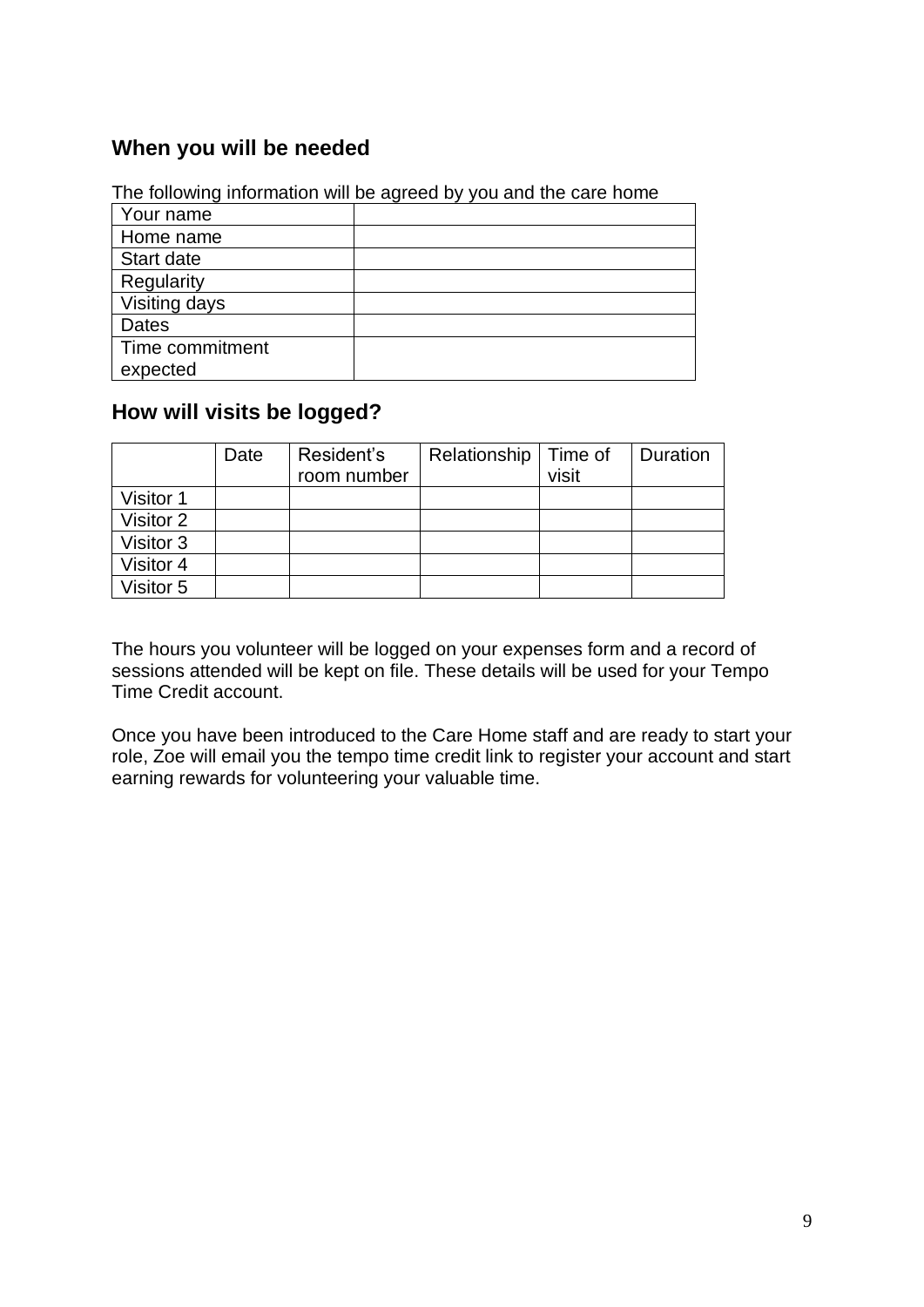# **Rules on PPE for care areas, from Public Health Wales**

When within or visiting a *clinical or care area* of a social care establishment or client's home, but not providing direct/ personal care: e.g. serving meals, chatting to the resident, delivering mail, visiting

| Recommended<br><b>PPE</b> items                            | <b>Explanation</b>                                                                                                                                                                                                                                                    |
|------------------------------------------------------------|-----------------------------------------------------------------------------------------------------------------------------------------------------------------------------------------------------------------------------------------------------------------------|
| <b>Disposable</b><br>Gloves*                               | Required if for other reasons set out in standard infection<br>prevention and control precautions (e.g. contact with residents'<br>blood or other bodily fluids)                                                                                                      |
| Disposable plastic<br>apron*                               | *Required if for other reasons set out in standard infection<br>prevention and control precautions (e.g. contact with residents'<br>blood or other bodily fluids)                                                                                                     |
|                                                            | The mask is worn to protect you, the care worker, and can be<br>used while caring for a number of different residents. You<br>should not touch your face mask unless it is to put it on or<br>remove it. It must be disposed of when leaving the care home<br>setting |
| <b>Fluid-repellent</b><br>surgical mask<br>(FRSM) Type IIR | FRSM can be used continuously while providing care, until you<br>take a break from duties (e.g. to drink, eat, for your break time<br>or end of shift)                                                                                                                |
|                                                            | If you are providing homecare visits (or visiting different people<br>living in an extra care scheme) you should remove and dispose<br>of your mask after visiting each individual                                                                                    |
|                                                            | You should remove and dispose of your mask if it becomes<br>damaged, soiled, damp or uncomfortable to use. You need to<br>use a new mask when you re-start your duties after a break.                                                                                 |
| Eye protection                                             | Not required                                                                                                                                                                                                                                                          |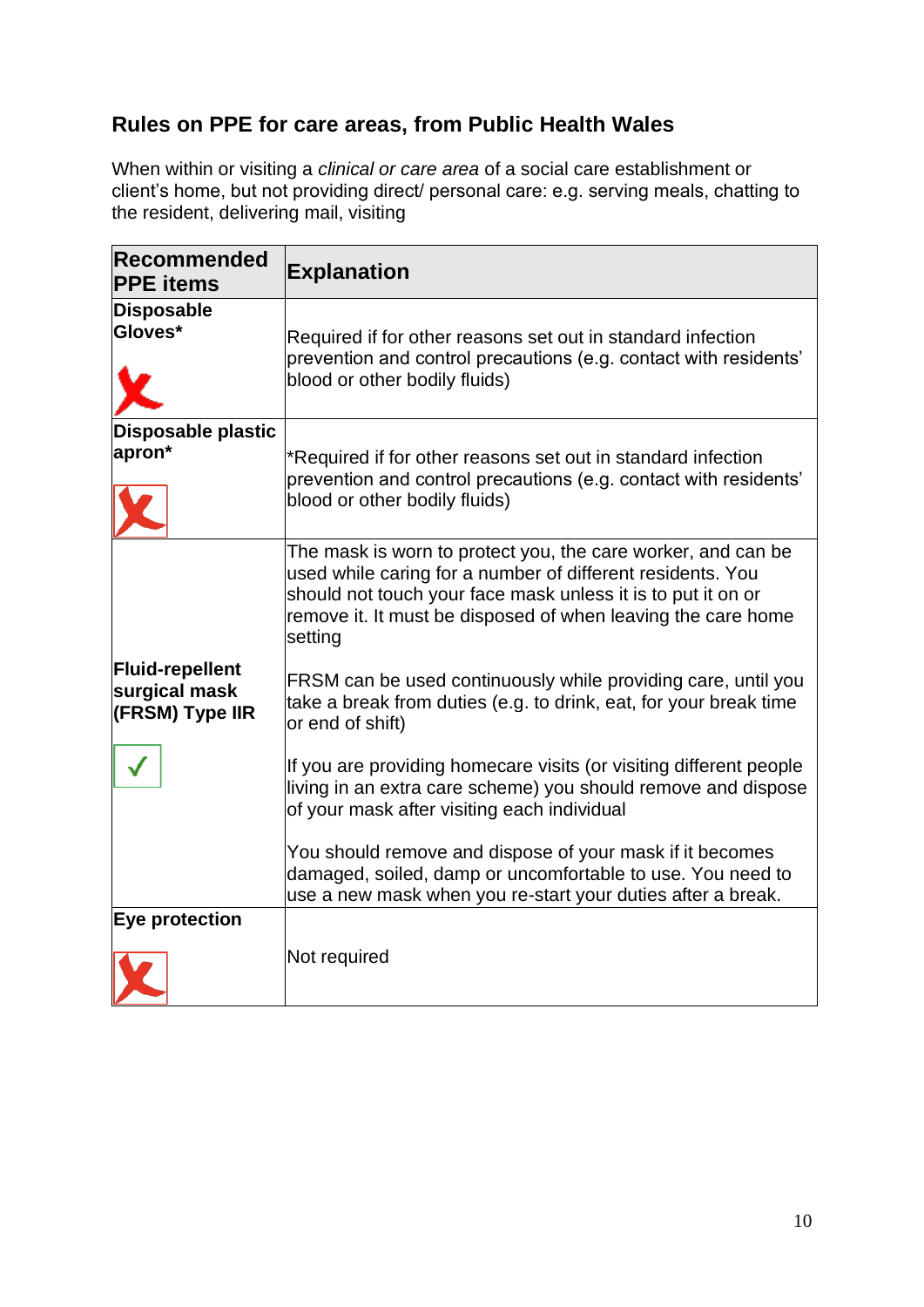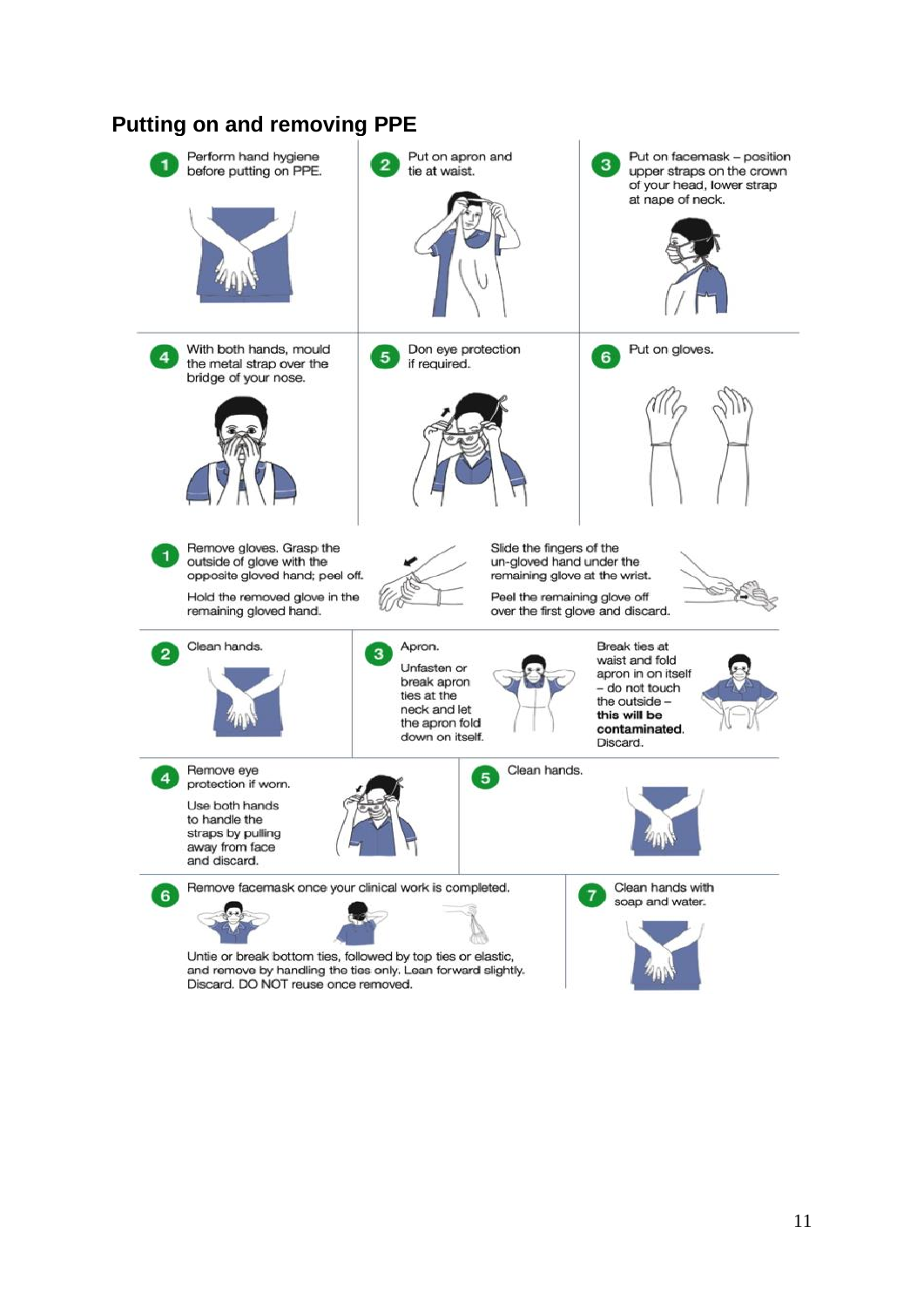# **Effective Communication Skills**

It's obvious that being able to listen to each other is at the heart of good communication. Good listening means not only listening to hear, but also being able to understand what another person is saying and meaning between the words. Giving others our full attention when they are conveying information of any sort can go a long way in building and improving relationships.

Having empathy is vital to good communication. Empathy involves seeing things from the other person's point of view and means we are less likely to be judgmental or biased. While it can be difficult for some, empathising with others is also a great way to keep in tune with our own emotions and ideas and always makes relationships more rewarding.

Encouraging others always improves our morale and appreciation in any setting. Being a good audience is a skill in itself. Offering words of encouragement helps others feel wanted, welcomed and respected.

Smiling is incredibly dynamic and creates a noticeable difference in how we are perceived and how we see others. People who smile more are considered to be more approachable and trustworthy. (See The Duchenne Smile, Page 11*)*

Being aware of others and their emotions means getting to know what is going on in their lives. Getting to know people on a first-name basis and having well-connected conversations creates a better environment for all of us.

Body language can have a major impact how we perceive one another. Maintaining an extroverted, friendly persona lets others know we are open to hearing their thoughts and experiences. Our body language plays a large part in this. For example, maintaining eye contact most of the time while we are speaking with someone and using hand gestures to express ourselves can accent to what we are saying and also help us think more clearly.

## **An introduction to Dementia**

Spending time in a care home for adults, you will encounter people living with dementia. Dementia is a complex health problem – an umbrella term describing a number of symptoms and conditions that cause parts of the brain to deteriorate progressively. Dementia affects a person's memory, perception, behaviour, language and personality. There have been no new drugs to treat dementia since 2005.

#### **Who gets it and where do they live?**

In Wales there are 43,477 people with dementia, of which 2,204 are younger people. Two-thirds of those with dementia are women. One in three people over 65 are expected to develop dementia and over 50% of informal carers are over 65 years old themselves.

Across Wales, there are 814 homes caring for 13,357 adults and older people. A further 12,397 people live in 263 Nursing Homes. The majority of places for older people in these homes are funded by Local Government or the NHS.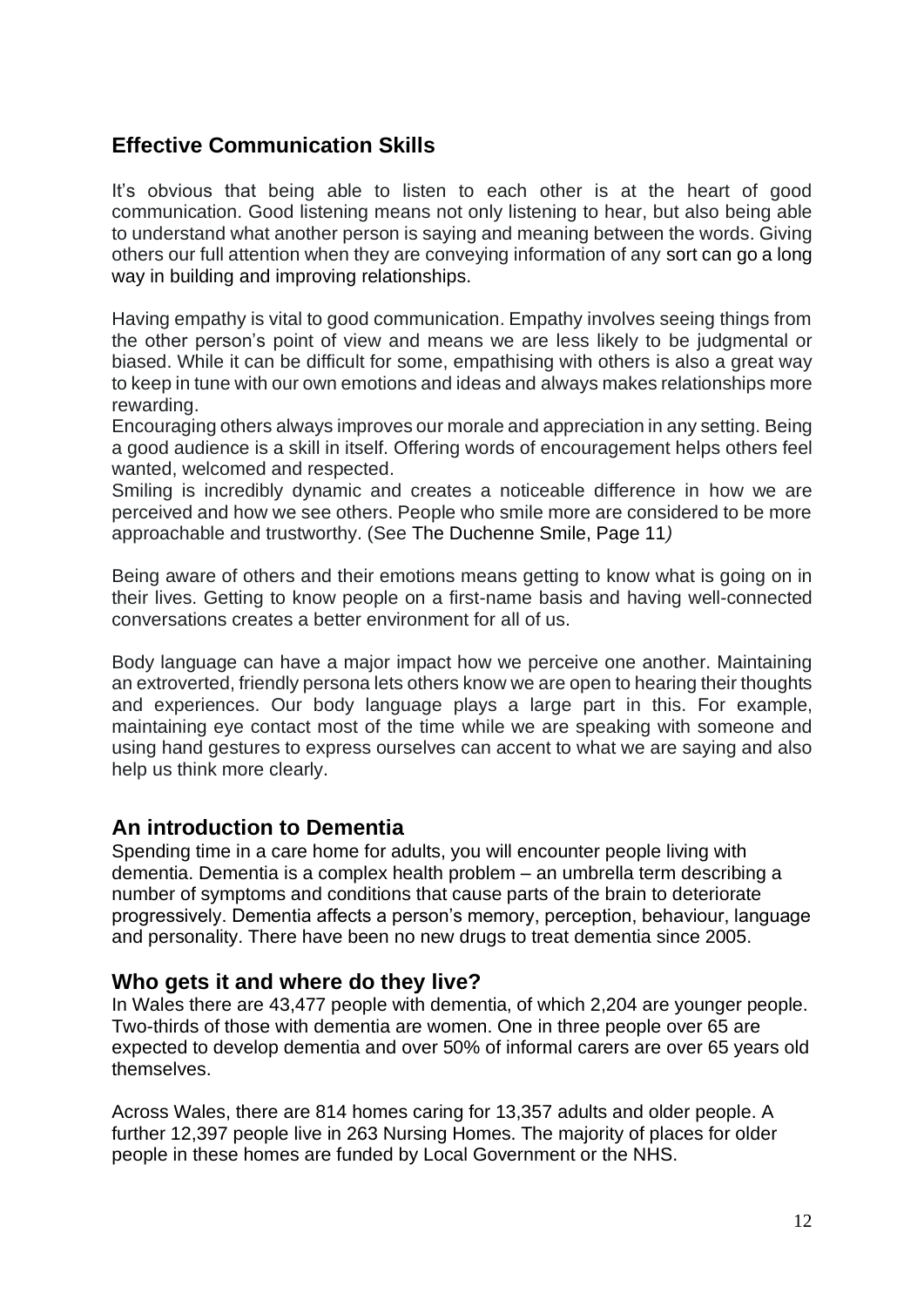# **Types of Dementia**

Symptoms of normal ageing and those of the four main types of dementia

| <b>Normal Aging</b>                                                                                                                                                                           | <b>AD</b><br>(Alzheimer's disease)                                                                                                                                                                            | VaD<br>(Vascular dementia)                                                                                                                                                                                                              | <b>DLB</b><br>(Dementia w/Lewy bodies)                                                                                                                                                                                                                                                                                              | <b>FTLD</b><br>(Frontotemporal lobe)<br>dementia)                                                                                                                                                  |
|-----------------------------------------------------------------------------------------------------------------------------------------------------------------------------------------------|---------------------------------------------------------------------------------------------------------------------------------------------------------------------------------------------------------------|-----------------------------------------------------------------------------------------------------------------------------------------------------------------------------------------------------------------------------------------|-------------------------------------------------------------------------------------------------------------------------------------------------------------------------------------------------------------------------------------------------------------------------------------------------------------------------------------|----------------------------------------------------------------------------------------------------------------------------------------------------------------------------------------------------|
| • Reduced speed of<br>mental processing<br>and choice<br>reaction times<br>• Benign<br>forgetfulness that<br>is mild.<br>inconsistent, and<br>not associated<br>with functional<br>impairment | · Short-term<br>memory loss,<br>impaired executive<br>function, difficulty<br>with activities of<br>daily living, time<br>and spatial<br>disorientation.<br>language<br>impairment,<br>personality<br>changes | · Impaired<br>abstraction, mental<br>flexibility.<br>processing speed.<br>and working<br>memory<br>• Verbal memory is<br>better preserved<br>· Slower cognitive<br>decline<br>· Dementia occurs<br>within several<br>months of a stroke | • Visual<br>hallucinations<br>· Spontaneous<br>parkinsonism<br>• Cognitive<br>fluctuations<br>· Visuospatial.<br>attention, and<br>executive function<br>deficits are worse<br>• Memory<br>impairment is not<br>as severe<br>· Earlier<br>presentation of<br>psychosis and<br>personality<br>changes<br>· REM sleep<br>disturbances | • Progressive<br>behavioral and<br>personality<br>changes that<br>impair social<br>conduct (apathy,<br>disinhibition, etc.)<br>• Language<br>impairment<br>• Possibly preserved<br>episodic memory |
|                                                                                                                                                                                               |                                                                                                                                                                                                               | Copyright @ 2012 Neuroscience Education Institute. All rights reserved.                                                                                                                                                                 |                                                                                                                                                                                                                                                                                                                                     |                                                                                                                                                                                                    |

There are more than 400 known types of dementia. Here are a few, all of which 'present' differently:

- Mixed dementia (most commonly Alzheimer's disease with vascular dementia)
- Dementia with Parkinson's disease (affects movement, speech, writing)
- CJD Creutzfeldt-Jakob Disease (progresses fast, affects gait and speech)
- PCA Posterior Cortical Atrophy (initially affects vision but not memory)
- Korsakoff's Syndrome (alcohol-related dementia)
- HD Huntington's Disease (inherited disorder, affects movement, mood, motor skills)
- HAD (HIV-associated dementia, withdrawal, affects motor function and gait, memory function)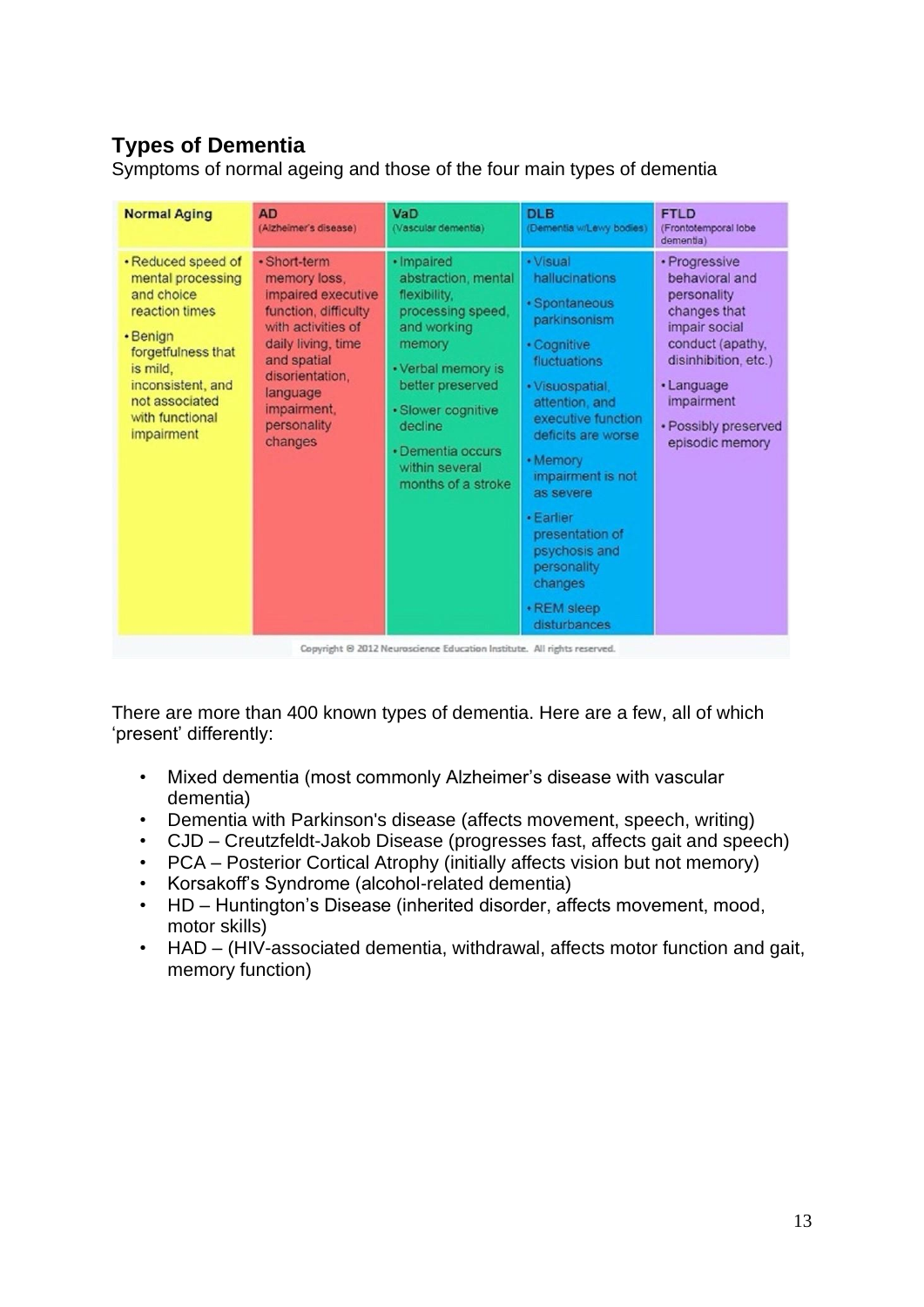

# **What does dementia look like inside the brain?**

## **How dementia can affect a person's behaviour**

Dementia affects

- emotions and mood
- impulse, motivation and willingness to do things
- comprehension, judgement, reasoning skills, activities and abilities,
- speech and vocabulary
- memory
- motor skills

## **Communicating with a person living with dementia**

Empathy, compassion and kindness are key to good communication with anyone and this also applies to people living with dementia. Be patient and calm and keep your voice, face, and body relaxed and positive Speak clearly, at a measured pace and in a warm tone of voice. Make eye contact and respect the person's personal space.

Use short sentences and when asking questions, give the person time to think and respond – their cognitive processing speeds will be much slower. Listen with focus and observe their nonverbal reactions. It can help to reflect or paraphrase what you have heard. Try to avoid hurrying the person or their answers to prevent them feeling pressured. Encourage them to join in conversations with others, where possible. Try to make conversations as enjoyable as possible – laughter can be very uplifting.

The person will likely struggle to remember things that happened recently, so avoid questions that require them to engage their short-term memory, as they can only fail.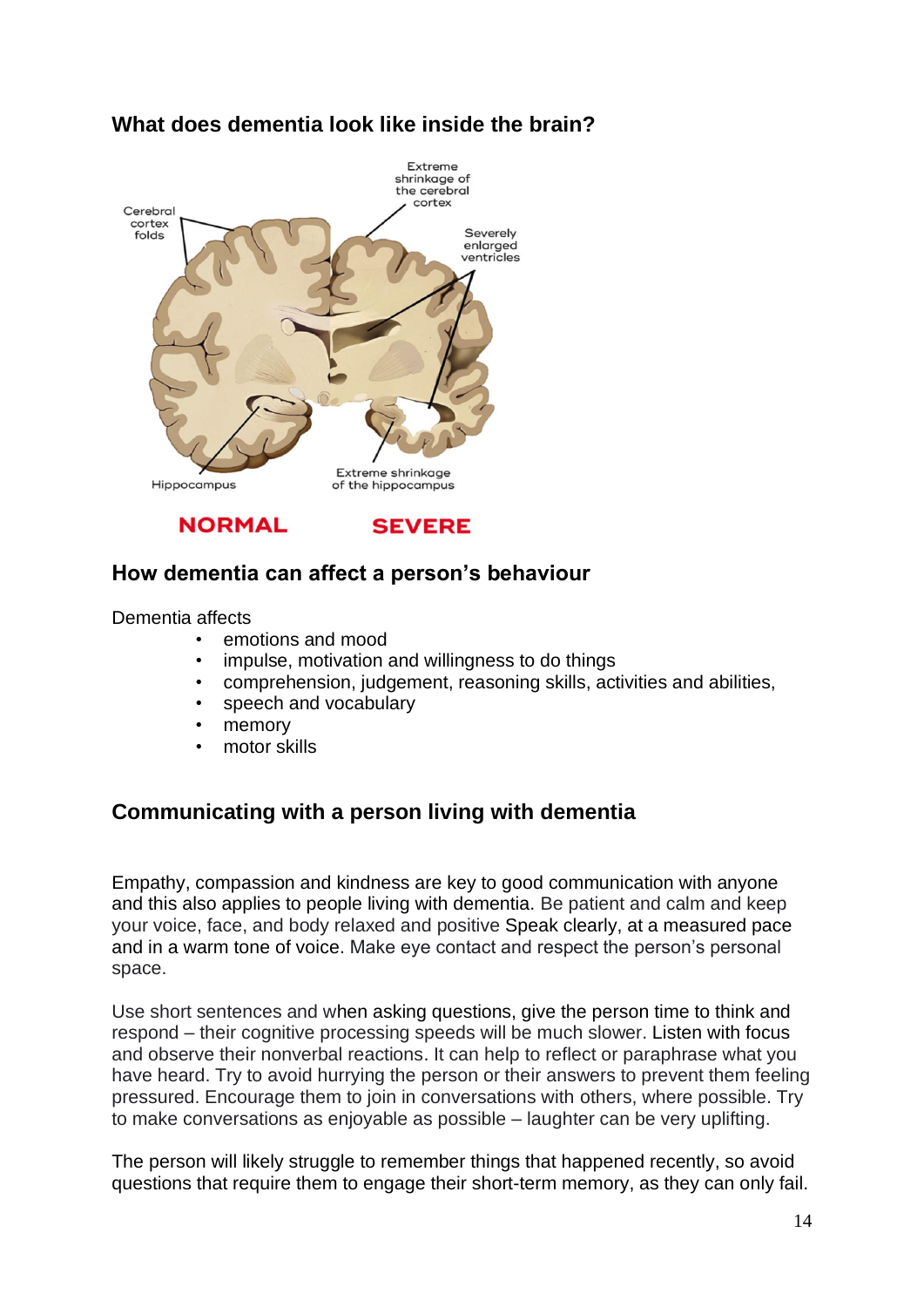Reminiscence of past life stories (especially from the person's teens and twenties) is a great way to engage the person and will help you get to know them as well.

#### **Some ABCs of good communication with a person with dementia**

Be **aware Acknowledge** the person Be **authentic** and **appreciative** Respect their **beliefs** and **behaviours** Try to be aware of your own **biases** Notice the person's – and your own **body language** Conversations start with **commonality** and **curiosity** A good conversation involves **chemistry!** Relationships are central to the wellbeing of any person living with dementia – as well as those caring for them.

Five sensory approaches that matter to a person with advanced dementia

**Eye contact Vocal tone Touch Singing – humming Body language**

#### **Masks and communication issues**

#### **"When you wear a mask, it changes your outward appearance, but also has an influence on you, inside." Yusuke Kishi**

We used to convey joy with a grin, express sympathy with a downturned lip, invite people in with a welcoming smile and a flash of teeth. Now, we're wearing masks. Covering up half the face is going to lead to communication difficulties across a variety of settings and ages, whether we're aware of it or not.

How can we put people at ease while wearing a mask to protect ourselves and others from COVID? It needs some thought to work around the mask.

## **The 'Duchenne Smile'**

It takes ten facial muscles for us to be able to smile. The Duchenne Smile is one that is characterised by 'crow's feet' wrinkles we see around the corners of the eyes along with upturned corners of the mouth. This is commonly accepted to be a 'real' smile – a smile on the whole face.

Unfortunately, all that is seen when we are covering half our face with a mask, are our eyes and our brow – the only facial means of expressing ourselves. Other people can sense through the lines on our forehead or the wrinkles by our eyes whether we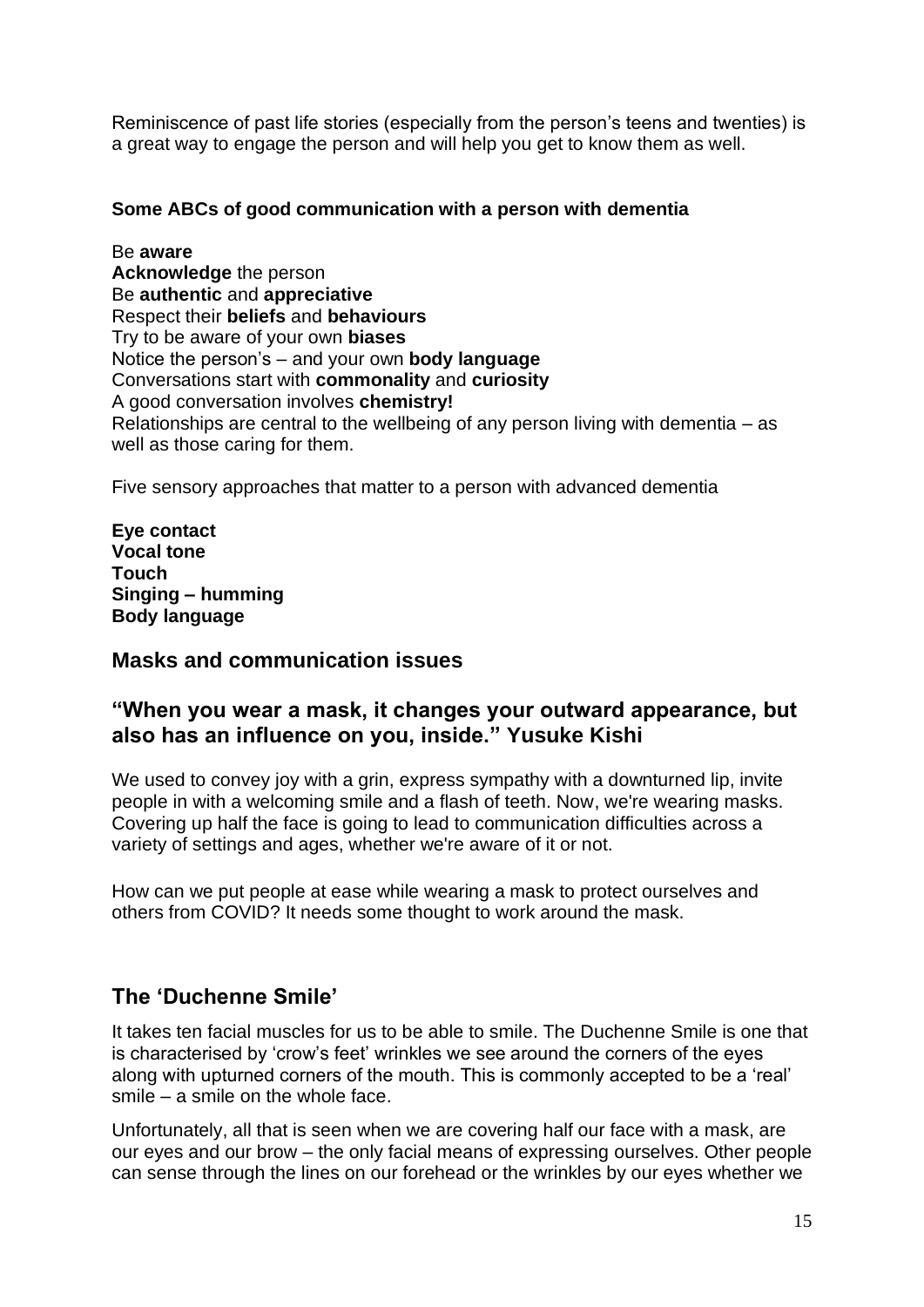are really smiling under the mask. Smiling matters more than ever now, even though the other person can't see us grin with our teeth. And of course, smiling sends a message to our own brain to release dopamine, endorphins and serotonin that give us a mood boost.

# **Eyes**

Eyes that are smiling are clear to everyone and every time we truly smile, we smile with our eyes as well. Our eyes are already very expressive, but when wearing a mask, we may need to exaggerate our smile and use our eyebrows. We all know how bad it can feel to have someone frown at us. Raising our brow may mean different things. It can be a sign of some level of submissiveness, of worry or concern as well. But when we lift it with our eyes widened, it can help us express surprise, expectation and even excitement.

It helps to look out for increased eye contact, which indicates that the other person may be curious. Also, when people are more attentive to their surroundings, their blink rate tends to decrease.

# **Voice, articulation and vocal tone**

Being aware of what our eyes might be conveying can be a good reminder to notice our voice as well. There are so many unspoken feelings that are communicated through our voice quality and inflection, so we need to ensure that our vocal tone is as friendly, warm and engaging as possible. Focus on articulation matters. Without the ability to see lips during exchanges, it's important to speak more slowly and articulate clearly – without being theatrical. An unfamiliar accent is harder to understand, whether a person is speaking with or without a mask, so when in conversation with someone from another region, or another country, clear speech is even more important for good communication.

We need to consider how we convey our voice and our tone of voice when we interact with others when wearing a mask. Remember, other people can hear when we're smiling. Deliberately smiling while we are talking can help us to make a positive, upbeat connection.

## **Words**

Before COVID, you may have been a person who would smile a hello when greeting adults without speaking. Now it may help the other person to know what's going on under your mask. Naming emotions can be part of improved communications for many people. Identifying emotions in the first place is a psychologically healthy process. For example, it is better to say, "Hello! I'm smiling Good Morning to you!" This can avoid misunderstandings – and if we also hear ourselves saying it, the positive quality of the greeting will reverberate with us as well.

#### **Body language**

Sitting below the other person's eye level can make the other person feel more empowered. Try never to stand over anyone who is seated when you are speaking with them as it can make them feel quite uncomfortable. Find another chair and join them!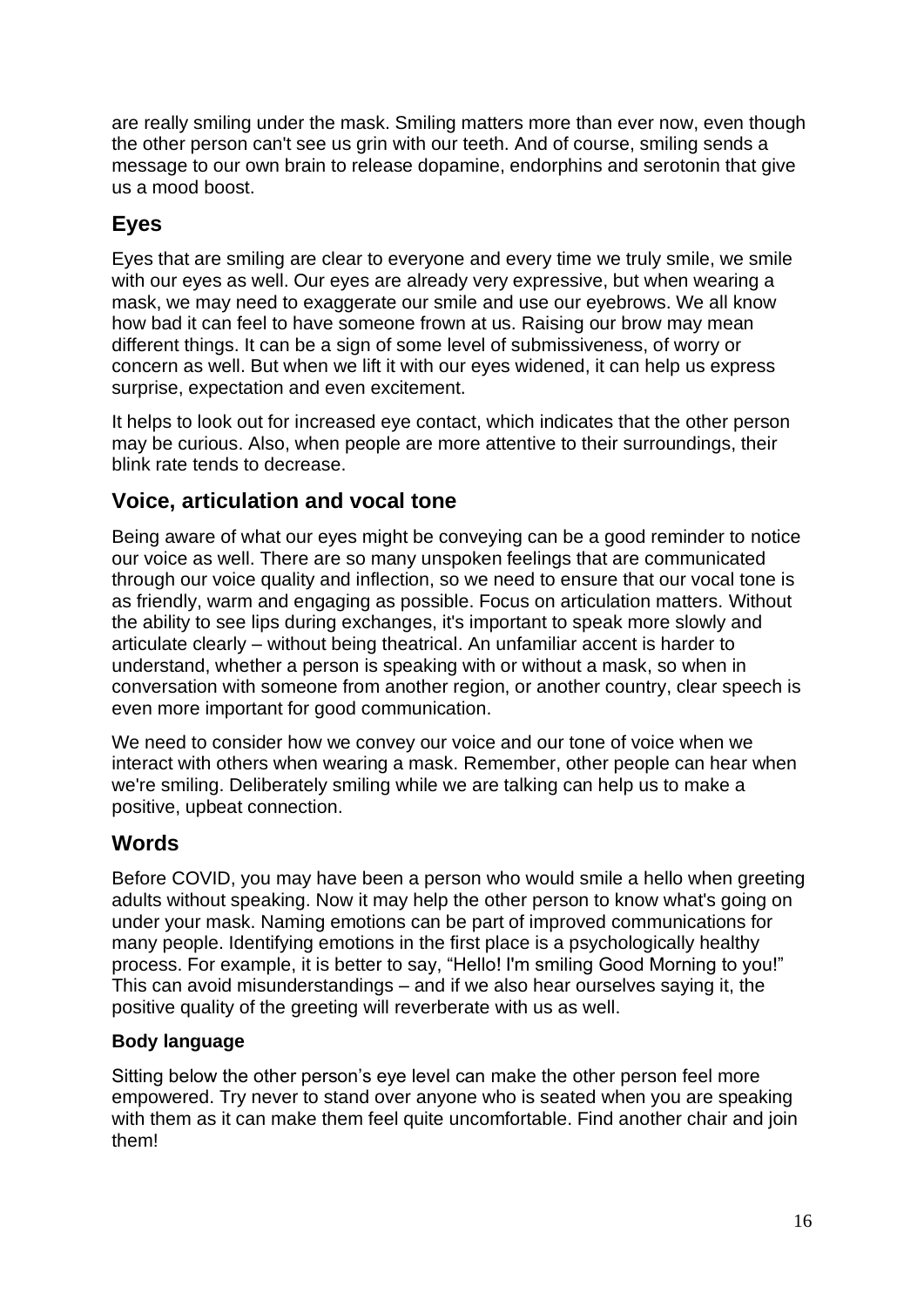Body language experts say that with a bit of deliberate effort and attention we can make sure our emotions come through — even with a face mask. We need to think more about our shoulders now. Shoulder gestures register in someone's eye view if they're looking at your face. Try not to fold your arms. Like a clenched fist, it is a subtle indication of a closed attitude. Open arms and hands display a friendly and approachable outlook.

## **Ears-listening**

For a person whose hearing is compromised, listening to a person speaking from behind a mask can be much harder work. Try to remember that when you are wearing a mask, it muffles your voice. When speaking to a person who is hard of hearing, it is vital to speak clearly.

A mask makes reading a person's lips impossible. Even if we're not hard of hearing, lip reading plays a role in our understanding in conversation. Few of us realise how much we rely on watching people's mouths to process some language. Infants watch their parents' and other adults' mouths to distinguish sounds and learn about language.

# **Mirroring**

Mirroring is a highly rapport-building body language cue that signals a desire to connect with someone else. People tend to mirror those they like. Seeing someone else mirror our own body language creates a feeling of similarity and kinship.

If the other person is displaying negative body language cues, like turning away with their shoulders, folding their arms or crossing their legs away from you, it is better to display open positive language cues yourself, such as leaning in to the person slightly, arms and hands relaxed and legs uncrossed, to encourage them to open up.

## **Hands and arms**

If you hug the air and say "I'm giving you a 'virtual' hug!" to someone, it indicates you might like to embrace them in this friendly gesture.

You can do a lot with your hands through gesticulation and even just thinking of the way that mime artists express love and warmth using their arms and hands can help you be more expressive yourself.

Waving, thumbs up, virtual hugs and clapping hands together in an appreciative way, are all good ways to convey emotion. Hands clasped your high on the chest signals pleasure. Hands together as if in prayer is a way to amplify a thank you…. The right hand held over the heart usually expresses empathy and/or affection. All these gestures help human connection.

Mask wearing is a big shift for all of us, because we humans are hard-wired to read facial expressions, both physically and intuitively. It's a challenge for us all – and a much bigger one than most people realise. What helps the most is our own awareness and adaptation that will help the most and we will reap the certain rewards of more meaningful communication.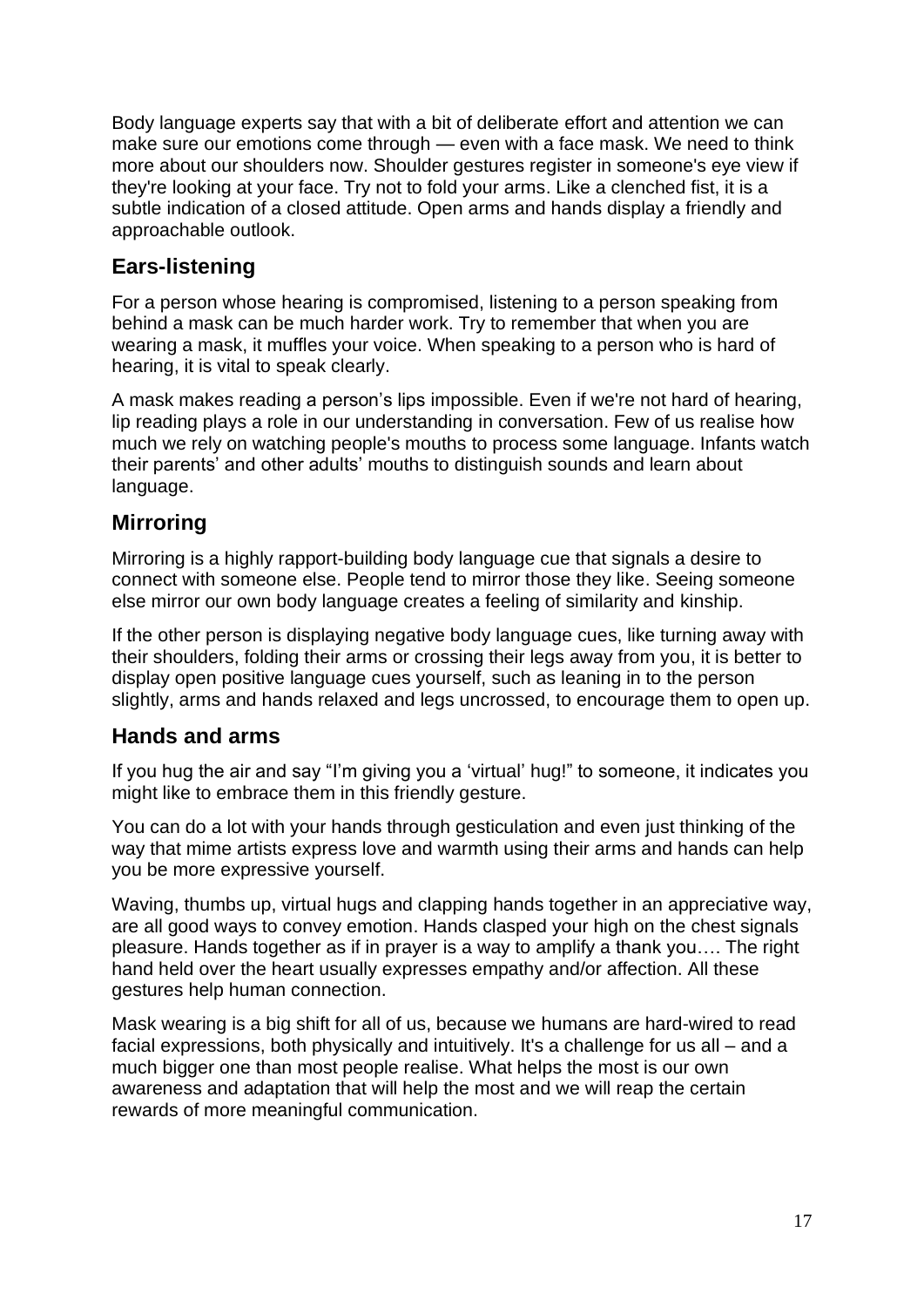# **Covid safety, Gov.Wales**

Visitor Responsibilities to Ensure Safe Indoor Visiting to Care Homes in Support of People Living

and Working in them **Version 2 (published June 2021)** 

• Covid is still in our communities. Variants have already emerged which are more transmissible than the original infection, including the Delta variant The vaccine programme is working, but we still need to be vigilant and we must not risk bringing Covid and new variants into our care homes.

• You must not come to a care home if you are symptomatic, have tested positive, awaiting a test result or are a close or household contact of a positive case of COVID-19. You should be following the Welsh Government self-isolation guidance. • When booking your visit with the care home, you should confirm the number of visitors permitted to attend including children, based on the current Welsh Government guidance.

Please understand and respect the environment in which the care home is working. In order to protect everyone living in and working in the home:

• – The care home will have changed from pre Covid days so tolerance and patience is requested whilst staff ensure compliance with Welsh Government visitor duidance.

• – You can expect staff to be wearing PPE (personal protective equipment).

• – Staff will be doing all they can to keep you and your loved one safe and it's important that you work with them to minimise risks.

• You will be required to take a test for COVID-19 (using a lateral flow test). This is an extra way to reduce the risk of spreading COVID-19 as it checks whether someone is infectious at the time of the test. The test takes approximately 30 minutes to be processed, and you will be asked to wait outside the care home while the results comes back. **Unfortunately, if the test is positive you won't be able to proceed with your visit**.

If your test is negative you can go ahead with the visit ensuring you comply with all requirements necessary to minimise risks of spreading COVID-19. This includes:

- – Wearing face coverings or PPE provided by the care home
- – Using hand sanitisers and hand washing facilities regularly
- – Maintaining social distancing where possible

• – Avoiding physical contact, for example hugs and kisses. However, hand holding without gloves may be allowed as long as you perform hand

hygiene before and after any contact with your loved one and their environment, and adhere to instructions given

• – If you have any issues or concerns relating to these requirements, please discuss with the care home.

It is important to appreciate that people's needs may have changed during the pandemic, and you may need to give time for your relative or loved one to adjust to having visitors again. If you have any concerns, please speak to a member of staff.

If you become unwell with any symptoms of COVID-19 at any point before or after your visit, please stay at home and organise a test. You must let the care home know as soon as possible that you have developed symptoms, and when you receive the result of your test.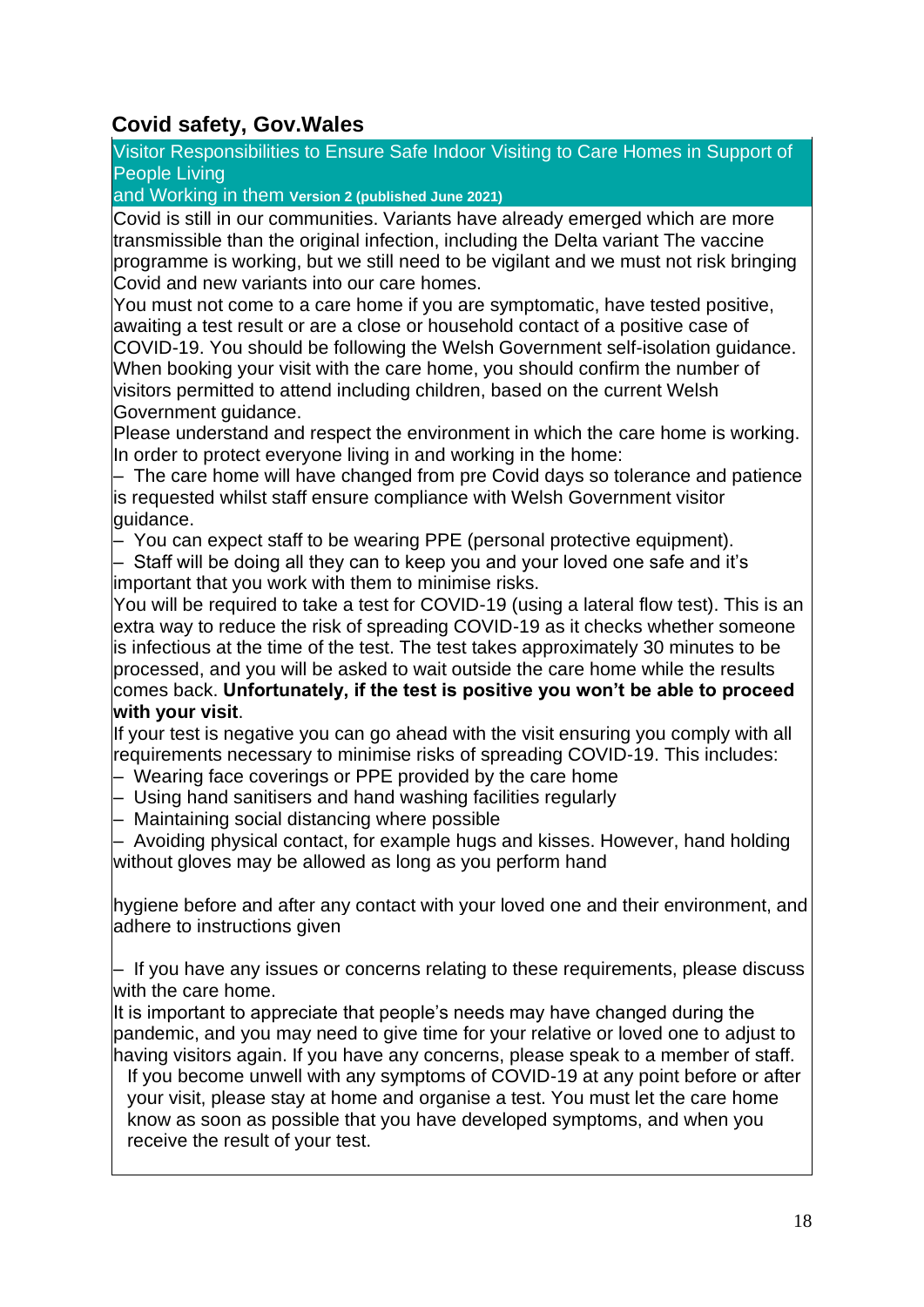#### **Links to key guidance**:

CIW – Information for family and social visits to Care Homes: **www.careinspectorate.wales/sites/default/files/2021- 02/210203-Visits-to-carehomes-guidance-en.pdf**

Welsh Government – Visits to care homes guidance: **gov.wales/visits-carehomes-guidance-providers-html** 

## **Safeguarding**

Age Cymru believes that everyone has the right to live a life free from abuse. Age Cymru acknowledges that abuse may affect our beneficiaries, our staff and our volunteers.

Safeguarding is a fundamental part of Age Cymru's work and is everyone's responsibility.

The Designated Person for Safeguarding across Age Cymru is Louise Hughes, Head of Safeguarding and Advocacy.

Louise can be contacted by emailing **[louise.hughes@agecymru.org.uk.](mailto:louise.hughes@agecymru.org.uk)**

If you have any concerns at all about the possible abuse of an adult who needs care and support, and are not sure what to do, you should immediately contact your supervisor in the first instance.

You'll have training about safeguarding and Age Cymru's Safeguarding Policy, Guidance and Procedure through your initial training to volunteer with Age Cymru. Included in this pack is Age Cymru's Adult Safeguarding Quick Guide.

## **Values and behaviours of Age Cymru**

Our values support the way we do our work. The purpose of the values is to create a sense of unity and inspire behaviours that are needed and lead to success. The identified behaviours show how we work with each other, customers, partners and stakeholders.

## **Caring**

We put people at the heart of what we do.

We are determined and passionate about making life better by:

- always putting older people first
- listening to and valuing what other people have to say
- respecting our colleagues and clients and endeavouring to gain and inspire trust

• always acting in a friendly and professional manner, showing empathy and being supportive

- providing encouragement and acknowledging other peoples' contributions
- always considering the impact of our actions on other people
- valuing other people's judgement.

## **Determined**

We take responsibility for, and pride in, making a positive difference by:

- delivering excellence in everything we do
- questioning and challenging the status quo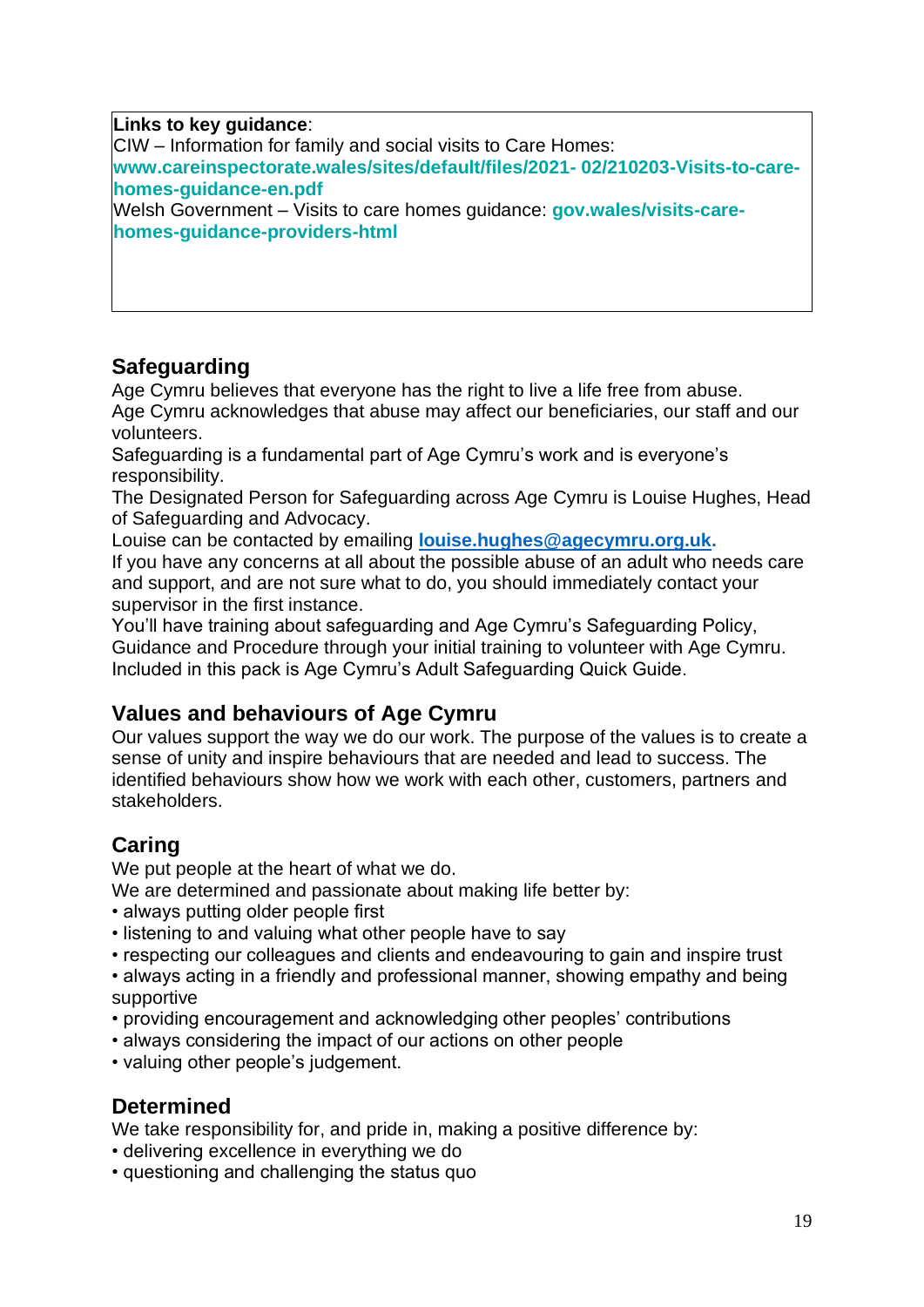- inspiring others and being inspired ourselves
- demonstrating a 'can do' attitude
- being innovative and tenacious in achieving goals
- learning from our mistakes and building on success
- seeing change as an opportunity not a problem.

## **Effective**

We strive to get the best and get results by:

- doing what we say we're going to do
- monitoring our work and evaluating results to enable us to continuously improve
- seeking opinion, listening to people and taking action
- being accessible, approachable and professional
- working efficiently, avoiding waste and achieving value for money
- being proud of our achievements and celebrating and sharing success
- managing our time efficiently.

## **Empowering**

We enable people, build confidence and provide practical support by:

- taking delegated power, authority and autonomy within clear boundaries
- taking personal responsibility and being accountable for own decisions
- giving time, guidance and advice
- coaching, mentoring and supporting to develop to full potential
- giving recognition and praise for a job well done and 'going the extra mile'
- giving constructive feedback, learning from mistakes and building upon successes
- trusting in each other's capabilities and judgements and taking informed risks.

## **Inclusive**

We work together and involve others. We ask, listen and respond by:

- advancing equality, embracing diversity, and promoting human rights
- treating everyone with dignity and respect
- maintaining a culture where everyone feels valued and included

• treating people as individuals, recognising that differences exist and responding to varying needs

- enabling people to share their ideas and be involved in our work
- listening to what is said, being responsive and supporting people to make choices
- communicating effectively in a timely manner.

#### **Conduct of Age Cymru Volunteers**

Age Cymru expects that all volunteers should act in accordance with the Values and Behaviours of the organisation and not act in any way that could negatively impact the reputation and / or services of Age Cymru, its service users, other volunteers, employees, or the Charity's public image.

This includes conduct away from the workplace when you are representing Age Cymru and at functions arranged by Age Cymru.

Age Cymru recognises that many volunteers will use social media platforms in a personal capacity. We ask you to bear in mind that any discussion you have on social media is public, as such, common sense and good judgement should be exercised when using social media. Any published posts on social media can be permanent and difficult to remove. However, we want to celebrate your